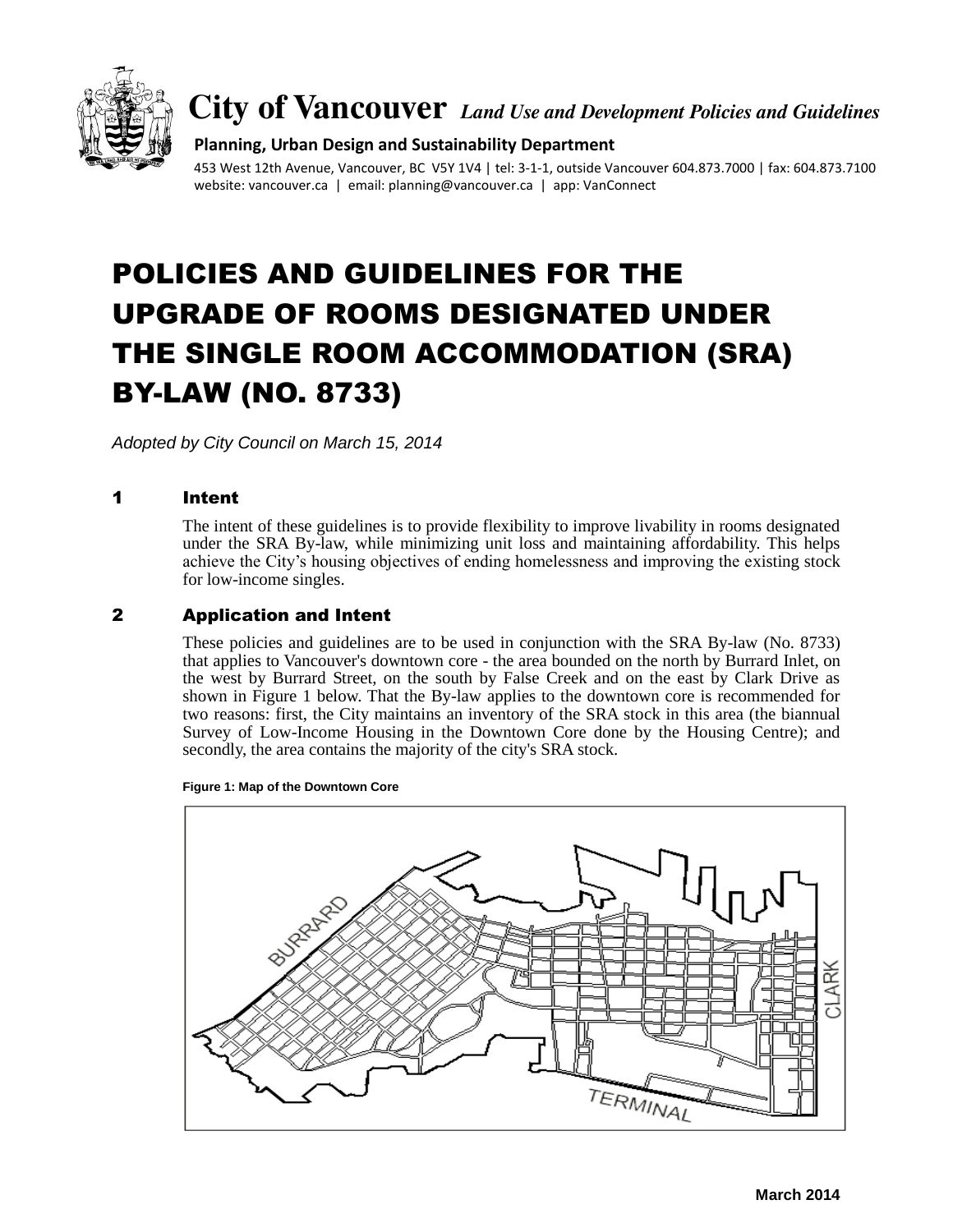The policies and guidelines for the upgrade of rooms designated under the SRA By-law are applicable to SRA Permit and development permit applications. Applicants should also refer to the Vancouver Building By-law. An SRA Permit must be approved prior to the issuance of a development permit.

SRA permits can either be approved by Council or for the following applications, Council delegates approving authority to the Chief Housing Officer:

- (a) the applicant is a provider of social housing;
- (b) the conversion or demolition consists of upgrading a designated room to add bathroom and cooking facilities;
- (c) the designated room will be used as social housing after the conversion or demolition; and
- (d) the upgraded designated room is secured as social housing through a Housing Agreement

As a condition of Development Permit for an upgraded SRA room, the registered owner shall execute a Housing Agreement which must be registered against the title of the property prior to issuance of the Development Permit to secure rents.

An upgraded SRA room includes the addition of a private bathroom and cooking facilities to an existing room intended for single occupancy. Upgraded SRA rooms should not be larger than 250 square feet and will continue to be designated under the SRA By-law.

In considering applications, Council or the Chief Housing Officer will consider the existing SRO rents, as well as the number of new social housing units that have been built in the area.

# 3 General Design Considerations

An application for an upgraded SRA room is a conditional use and requires approval by the Director of Planning or Development Permit Board. In the consideration to allow this use, livability and affordability will be primary goals. These policies and guidelines delineate a set of principles for livability, which include light and ventilation, privacy, amenity space, as well as affordability.

#### **3.1 Light and Ventilation**

Natural day light and well ventilated spaces are essential to occupant comfort and well-being. The provision of good day lighting and proper ventilation is an especially important design consideration due to the small size of designated SRA rooms. Maximum exposure to daylight and ventilation and fresh air for upgraded SRA rooms is encouraged.

#### **3.2 Noise**

Improved sound separation between existing rooms to improve livability is encouraged.

# 4 Guidelines Pertaining to Regulations

#### **4.1 Internal Design and Facilities**

4.1.1 Living/Sleeping Space

Due to small room size, the principal living area will likely also serve as the main sleeping area. As a result, consideration should be given to ensure the thoughtful design of this area so that it may accommodate a multitude of different functions.

- (a) The sleeping area may be located in a wall recess away from the main living area, but the space must remain contiguous with the main living area and not be enclosed.
- (b) A sleeping area located in the main living area must include built-in hide-a-beds and fold-down kitchen tables that consider day and night uses of the space.